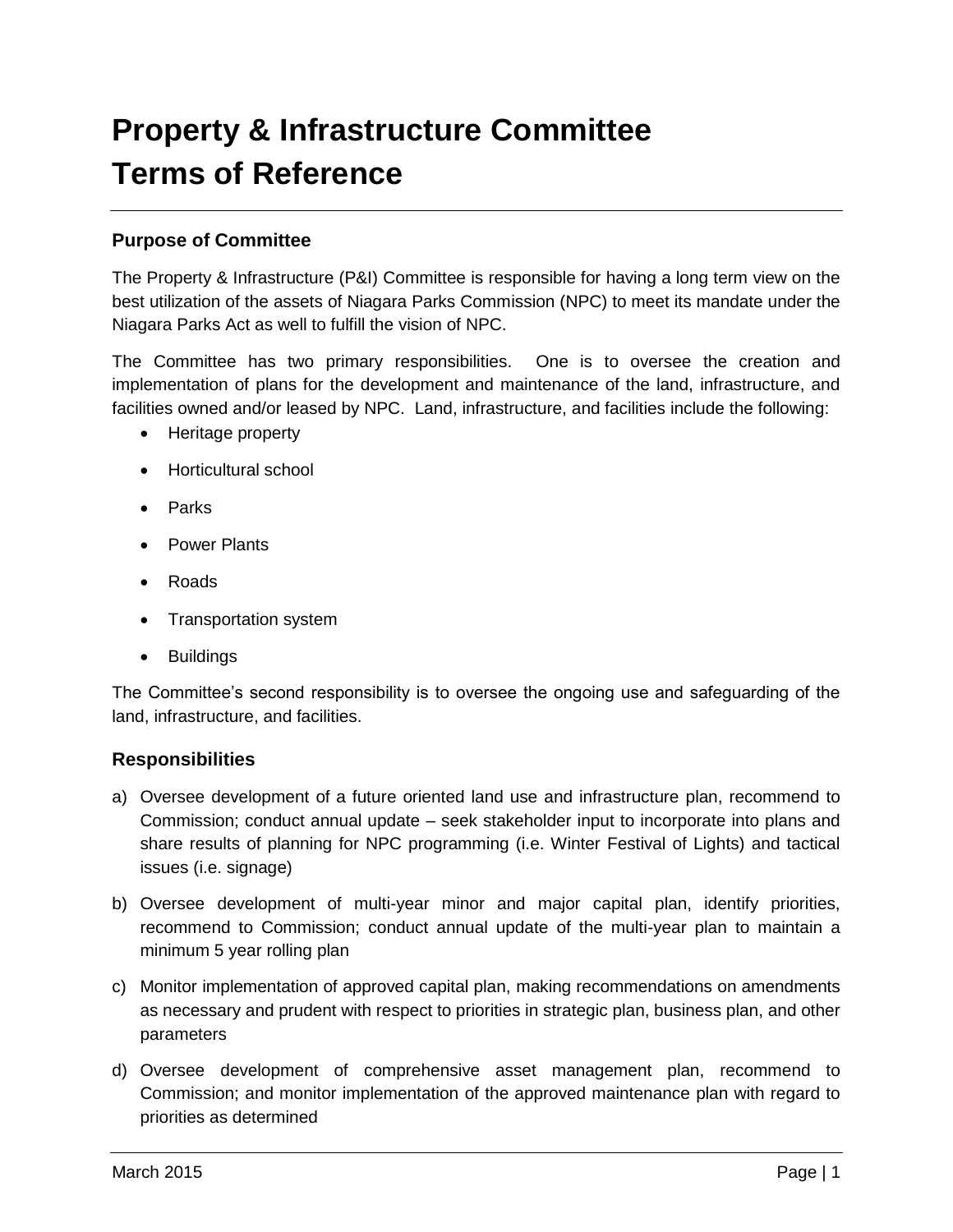- e) Receive, review report on assessment of structural integrity of infrastructure and facilities (including attractions), understand risks to safety of people and buildings and determine implications to long term plans and annual maintenance, consider management's recommendations
- f) Determine that NPC infrastructure and facilities meet requirements for physical accessibility; oversee plans to rectify where necessary
- g) Receive, review reports from management and make enquiry to gain assurance of NPC's adherence to environmental laws and oversee plans to rectify where necessary
- h) Oversee development of plans for preservation of heritage properties and implementation of such plans, including reviewing issues and providing recommendations on matters relating to conservation of heritage resources
- i) Oversee development of plans for preservation and conservation of green space (including parks) and implementation of such plans
- j) Oversee development of plans with respect to roads, parking, and transit and implementation of such plans
- k) Review reports on operations of horticultural school, parks, heritage, other facilities, and transit, and review in terms of alignment to strategy and metrics on performance
- l) Be informed of opportunities to invest, divest, collaborate, partner with respect to heritage, infrastructure, and parks
- m) Be informed of funding programs available through government and other sources
- n) Oversight of police operations of NPC as outlined by NPC's agreement with the Niagara Regional Police Services Board
- o) The review of the Niagara Parks Police quarterly reports to the Niagara Region's Police Services Board.

#### **Committee Size and Quorum**

The P&I Committee will consist of at least three (3) Commissioners, one of whom will be the Chair of the Commission. Quorum requires the participation of no less than three (3) committee members.

#### **Committee Membership and Qualification**

Members of the Committee are appointed annually from and by the Commission. To ensure continuity there must be at least one returning committee member.

# **Term of Office**

Each Committee member is appointed for a one year term. Committee members are eligible for re-appointment by the Commission at the end of their term but to a limit of three consecutive years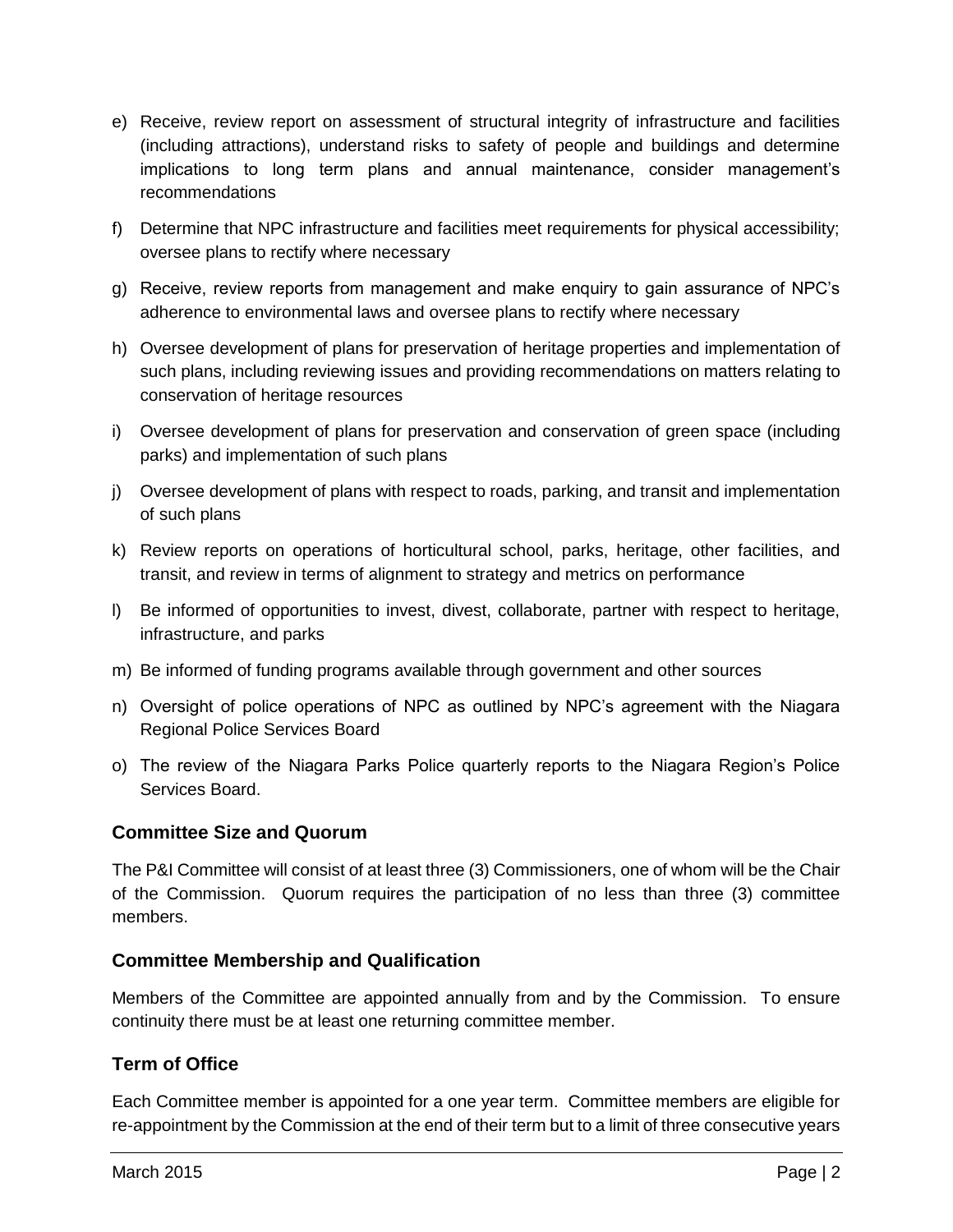of serving on the Committee unless an incumbent Committee member has been appointed as Chair of the Committee then they can serve for five consecutive years. There is no term limit for the Commission Chair on the committee.

# **Selection of the Chair**

The Chair of the Committee will be recommended by the Chair of the Commission for consideration and approval by the Commission.

# **Resources to the Committee**

The following are resources to the Committee as and when required by the Committee:

- General Manager
- Senior Director, Engineering, Transportation & Parking
- Senior Director, Parks, Planning & Properties
- Chief of Police
- Other Management, as needed
- Outside advisors, as needed (e.g. legal counsel, consultants)

### **Frequency and timing of Meetings**

The Committee shall meet as required, but not less frequently than four times each year. The Committee shall determine its own procedures for the conduct of meetings. Where the Chair of the Committee is absent from a properly called meeting, the Commissioners in attendance, assuming quorum, will identify amongst themselves one of them to chair the meeting.

The Committee's annual timetable of tasks is attached as an appendix to the Terms of Reference. The timing of these tasks may be amended to better suit the availability of information or current priorities.

# **Authority**

The Committee conducts its responsibilities on behalf of the Commission and makes recommendations to the Commission on policies and matters in the areas of its assigned responsibilities.

The Committee will carry out the work outlined in these terms of reference and will make recommendations to the Commission regarding approval of expenditures as detailed in the Commission approved work plan and budget. Where funding is needed for a project and budget was not included in the current year financial plan, a request will be forwarded to the Commission for approval.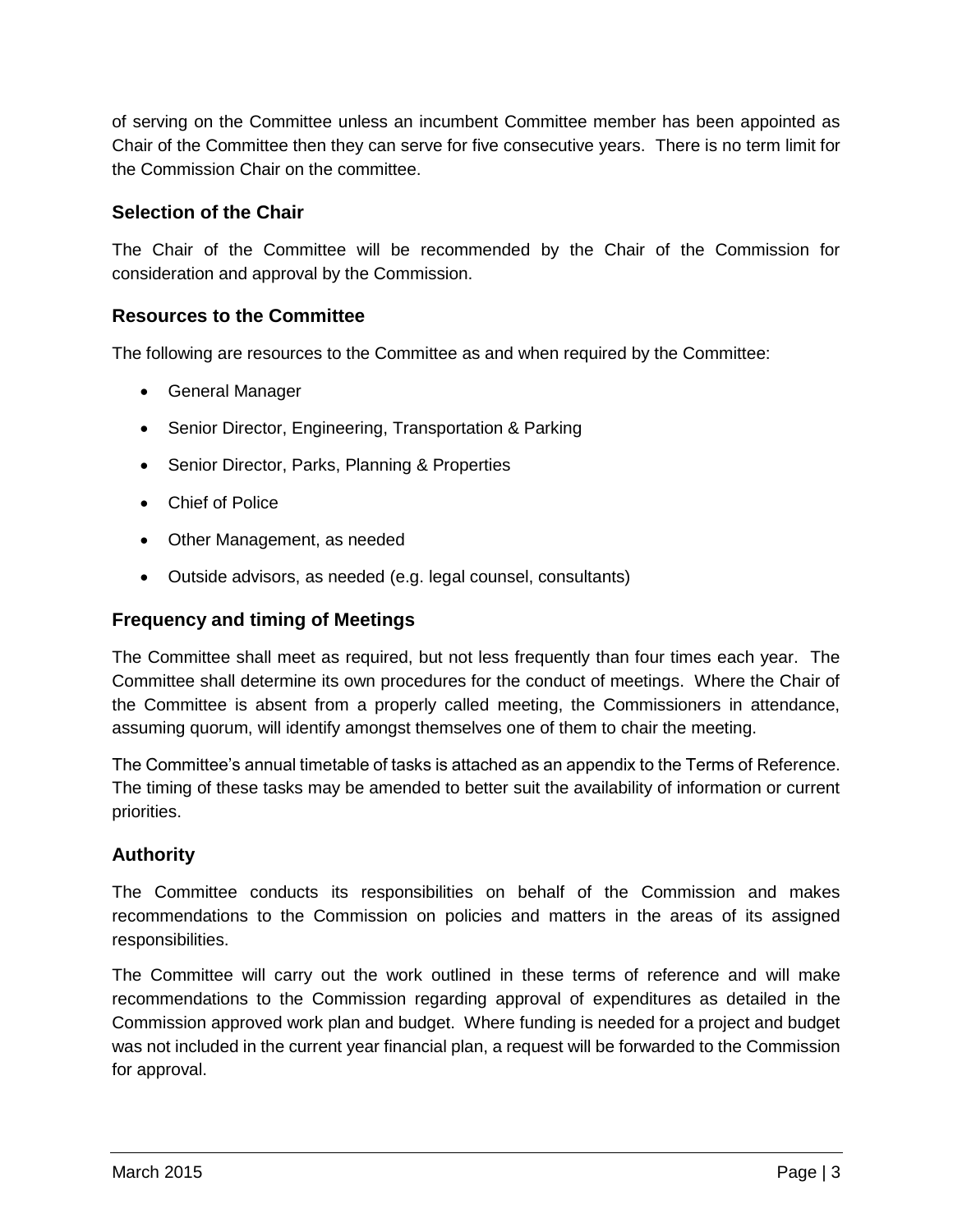# **Reporting**

The Committee reports directly to the Commission. Following a meeting of the Committee, minutes will be prepared and presented in draft format at the next meeting. Any recommendations of the Committee requiring endorsement by the Commission will be brought forward to the next meeting of the Commission.

The Committee Chair may provide an oral report to the Commission on matters not yet recorded in the minutes. All Committee minutes and reports are available to all Commissioners via the Leading Boards web portal.

# **Review of the Committee Terms of Reference**

The Committee will review its Terms of Reference annually and submit recommended changes to the Governance, Ethics, and Human Resources Committee for its review and submission to Commission.